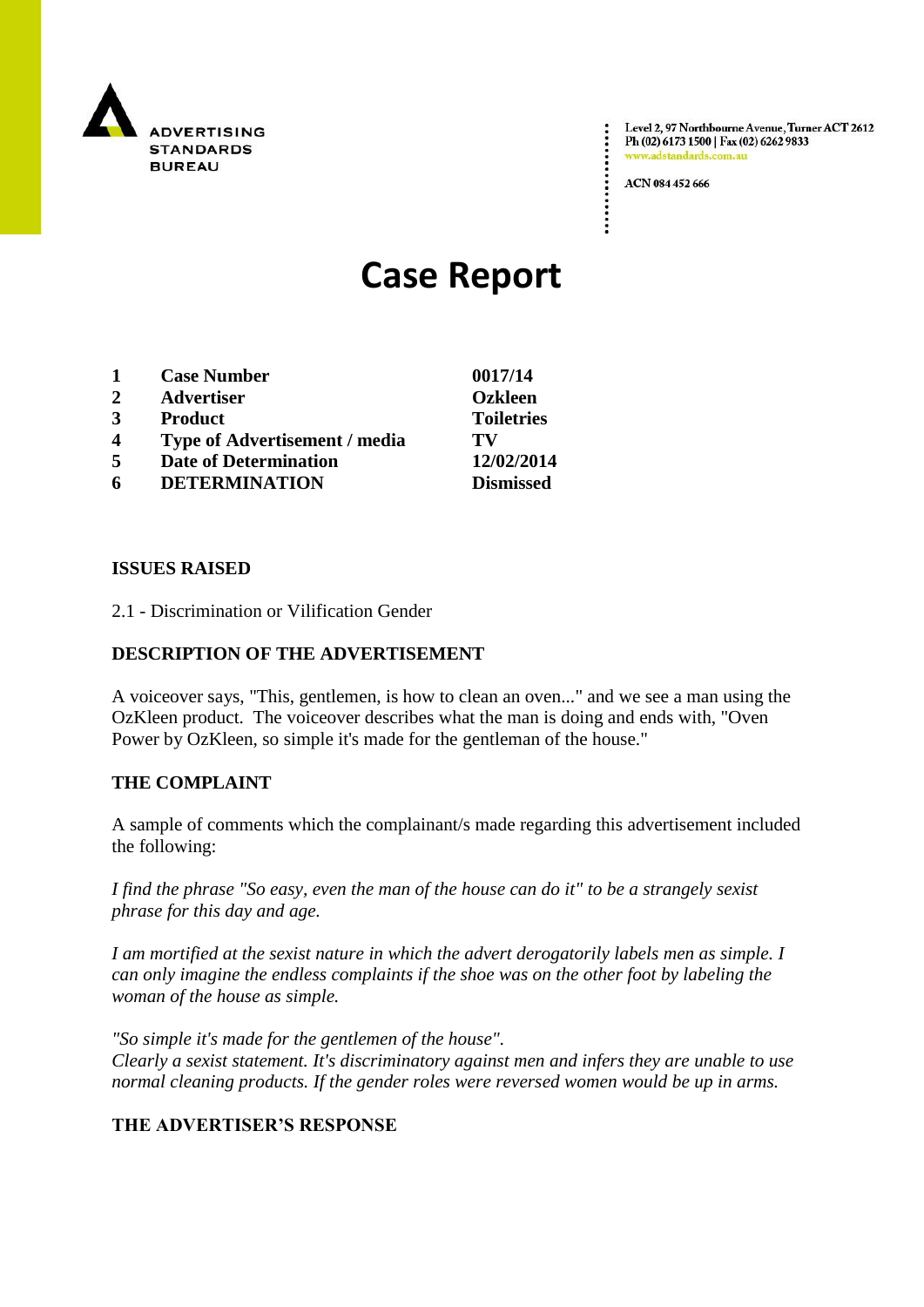Comments which the advertiser made in response to the complainant/s regarding this advertisement include the following:

*As an Australian owned family business, we rely on customer feedback not only for product development, but also for marketing our products. Compared to our competitors, who are mostly large multinational conglomerates, our advertising budget is very limited, so the last thing we would like to do is pay a lot of money to produce an ad that alienates our audience in any way.*

*The Oven Power ad depicts how easy it is to clean an oven using the kit. It's time-saving, fume-free and so simple/sophisticated you don't even need to get your hands dirty.*

*We believe cleaning should be easy for all members of the household and as such we dedicate our time to creating innovative products to assist. We already know that today's men are very proactive when it comes to performing household tasks as we hear from them every day. Because many are juggling work, family life and household chores, our high percentage of male customers appreciate the fact that OzKleen products 'actually work' and are easy to use.*

*As a family owned, environmentally friendly business, we aim to impact the community in a positive way, through our products, through our environmentally friendly business practices and via our limited advertising campaigns.*

*The Oven Power ad has been designed to give people a little laugh and is not mean spirited or discriminatory in any way.* 

#### **THE DETERMINATION**

The Advertising Standards Board ("Board") considered whether this advertisement breaches Section 2 of the Advertiser Code of Ethics (the "Code").

The Board noted the complainants' concerns that the advertisement is sexist in its suggestion that men are simple.

The Board viewed the advertisement and noted the advertiser's response.

The Board considered whether the advertisement complied with Section 2.1 of the Code which requires that 'advertisements shall not portray or depict material in a way which discriminates against or vilifies a person or section of the community on account of race, ethnicity, nationality, gender, age, sexual preference, religion, disability, mental illness or political belief.'

The Board noted that the advertisement features a man demonstrating how to use the advertised product to clean an oven and that the voiceover says, "so simple it's made for the gentleman of the house".